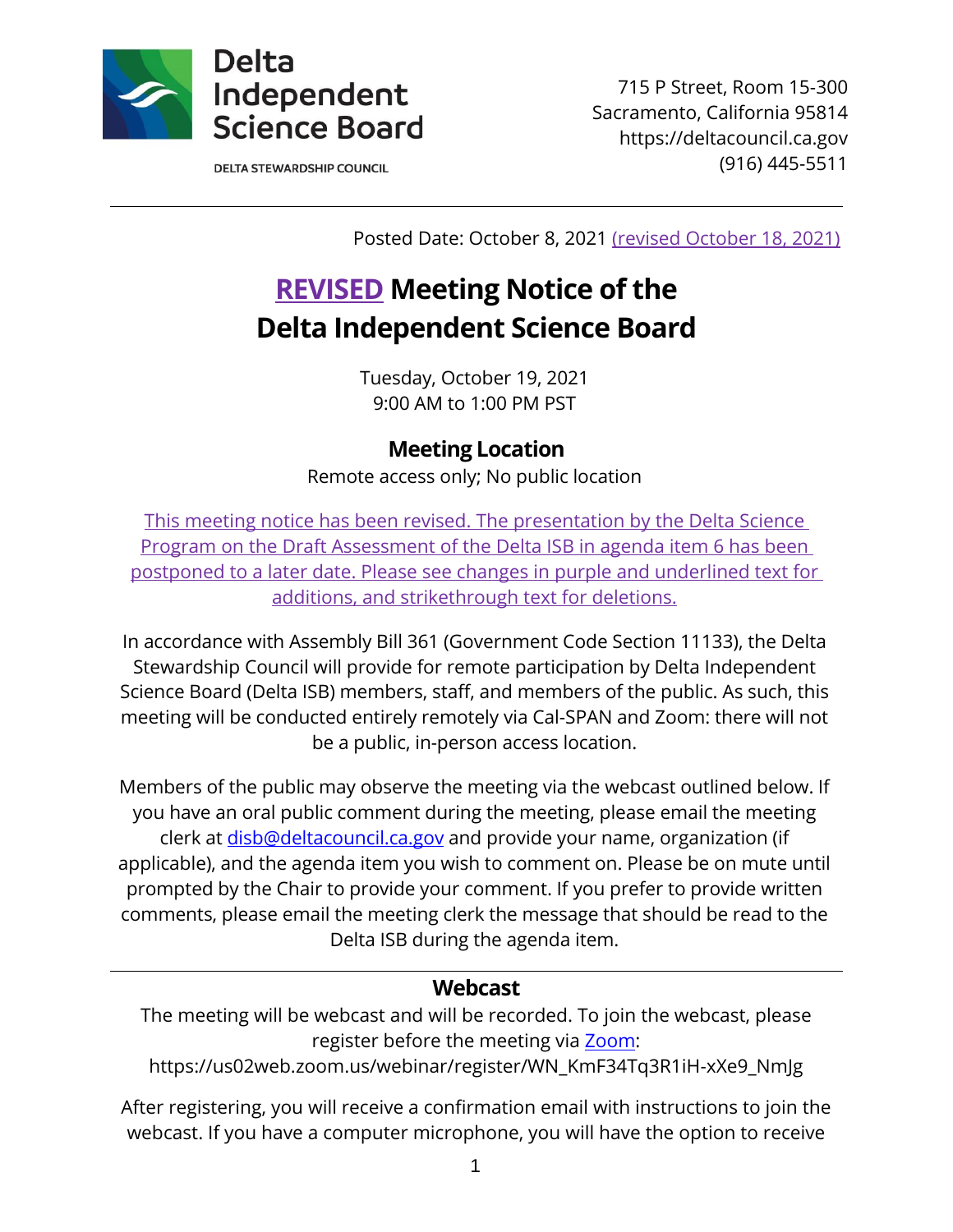audio and provide oral comments through your computer. If not, please dial the phone number listed in your confirmation email.

Note: Accessing the Zoom webcast requires you to enter your name and email, which may be disclosed as public information. The signal for the live feed may be intermittent due to the internet infrastructure at your location.

#### **Other Remote Options**

If you need a phone only option, please call the meeting clerk at 916-902-6571 by 7:30 AM on Tuesday, October 19.

If you prefer a view-only option that does not require registration, the meeting will also be webcast on [Cal-SPAN:](https://cal-span.org/static/index.php) https://cal-span.org/static/index.php. With this option, you will not be able to provide oral comments.

## **Meeting Materials**

Materials referenced in this notice are available on the [events web page](https://deltacouncil.ca.gov/events.html) at https://deltacouncil.ca.gov/events.html. Members of the public are encouraged to visit the events web page to view the meeting materials.

#### **Purpose**

The Delta ISB will meet to discuss public comments received on its water supply reliability review. Based on the discussion, the Delta ISB may take action on next steps for this review. In addition, the Delta ISB will discuss its future activities, including future reviews. To help inform its discussion on future activities, the Delta Science Program will present its draft assessment of the Delta ISB. The purpose of the assessment is to document the Delta ISB's activities since 2010 and to understand their impacts and significance in the Delta. Based on the discussion, the Delta ISB may take action on next steps on future activities.

This section describes the highlights. For more information about the meeting, refer to the agenda below.

### **Agenda**

The agenda items listed below may be considered in a different order pursuant to the determination of the Delta ISB chair. Times listed on the agenda are approximate only. At the discretion of the Delta ISB, all items appearing on this agenda, whether expressly listed for action, may be deliberated upon and may be subject to action.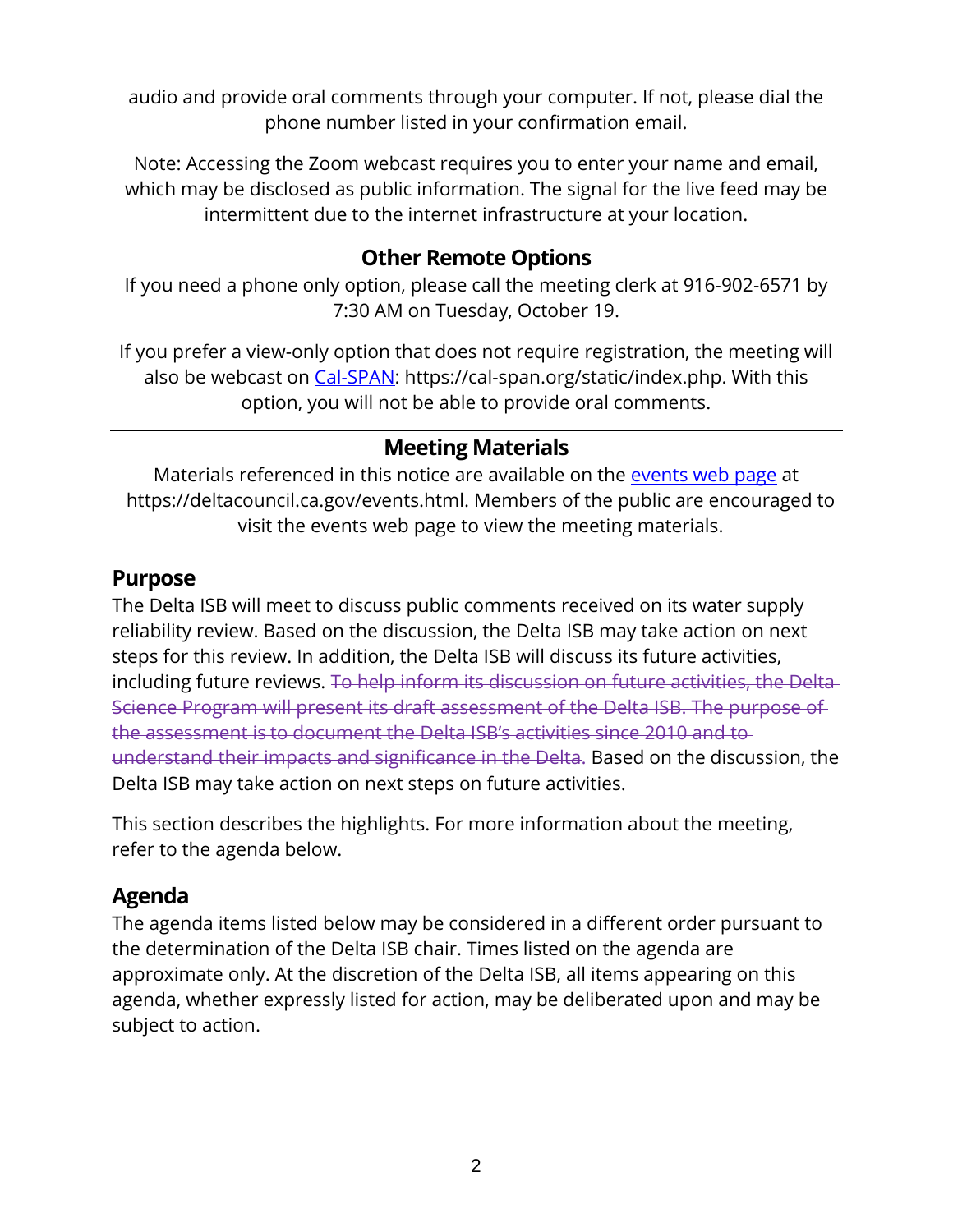#### ~ 9:00 AM: Meeting Starts

- 1. Welcome and Declarations
- 2. Delta ISB Chair Report and Business Matters
- 3. Delta Stewardship Council Chair and Executive Officer Report
- 4. Delta Lead Scientist Report

Dr. Laurel Larsen will report on recent advances in Delta science and research, including an overview of an article titled, "Coldwater fish in a warm water world: Implications for predation of salmon smolts during estuary transit" [\(Nobriga et al. 2021\)](https://onlinelibrary.wiley.com/doi/10.1002/ece3.7840).

5. Discussion: Monitoring Enterprise Review Update

The Delta ISB is in the process of reviewing how well monitoring programs are meeting the informational needs of management agencies. There are two components to this review. Component 1 was the development of a comprehensive inventory of monitoring programs in the Delta, which was completed in March 2020 (see [Component 1 summary\)](http://www.deltacouncil.ca.gov/pdf/isb/products/2020-03-31-isb-monitoring-enterprise-review-brochure.pdf). Component 2, currently underway, is the Delta ISB's evaluation and recommendations on monitoring programs. The Delta ISB will discuss the status of this review. For more information on the scope of the review, please refer to the monitoring [enterprise review prospectus.](http://deltacouncil.ca.gov/pdf/isb/products/2017-04-06-isb-mer-prospectus.pdf)

6. Presentation: Delta Science Program Draft Assessment of the Delta ISB

Dr. Lauren Hastings and Dr. Chelsea Batavia of the Delta Science Program will present its draft assessment of the Delta ISB. The Delta Science Program presentation to the Delta ISB has been postponed to a later date. The purpose of the assessment is to document the Delta ISB's activities since 2010, and to understand their impacts and significance in the Delta. Chair Brandt will provide an update on the draft assessment and presentation from the Delta Science Program.

7. Discussion and Potential Action: Future Activities (Action Item)

Based on information presented on the Delta Science Program's draft assessment of the Delta ISB, and the agency presentations at the Delta ISB's [August 2021](https://cal-span.org/unipage/?site=cal-span&owner=DISB&date=2021-08-20) and [September 2021](https://cal-span.org/unipage/?site=cal-span&owner=DISB&date=2021-09-16) meetings, the Delta ISB will discuss its future activities, including future reviews. Based on the discussion, the Delta ISB may take action on next steps on future activities, which could include the selection of future review topics.